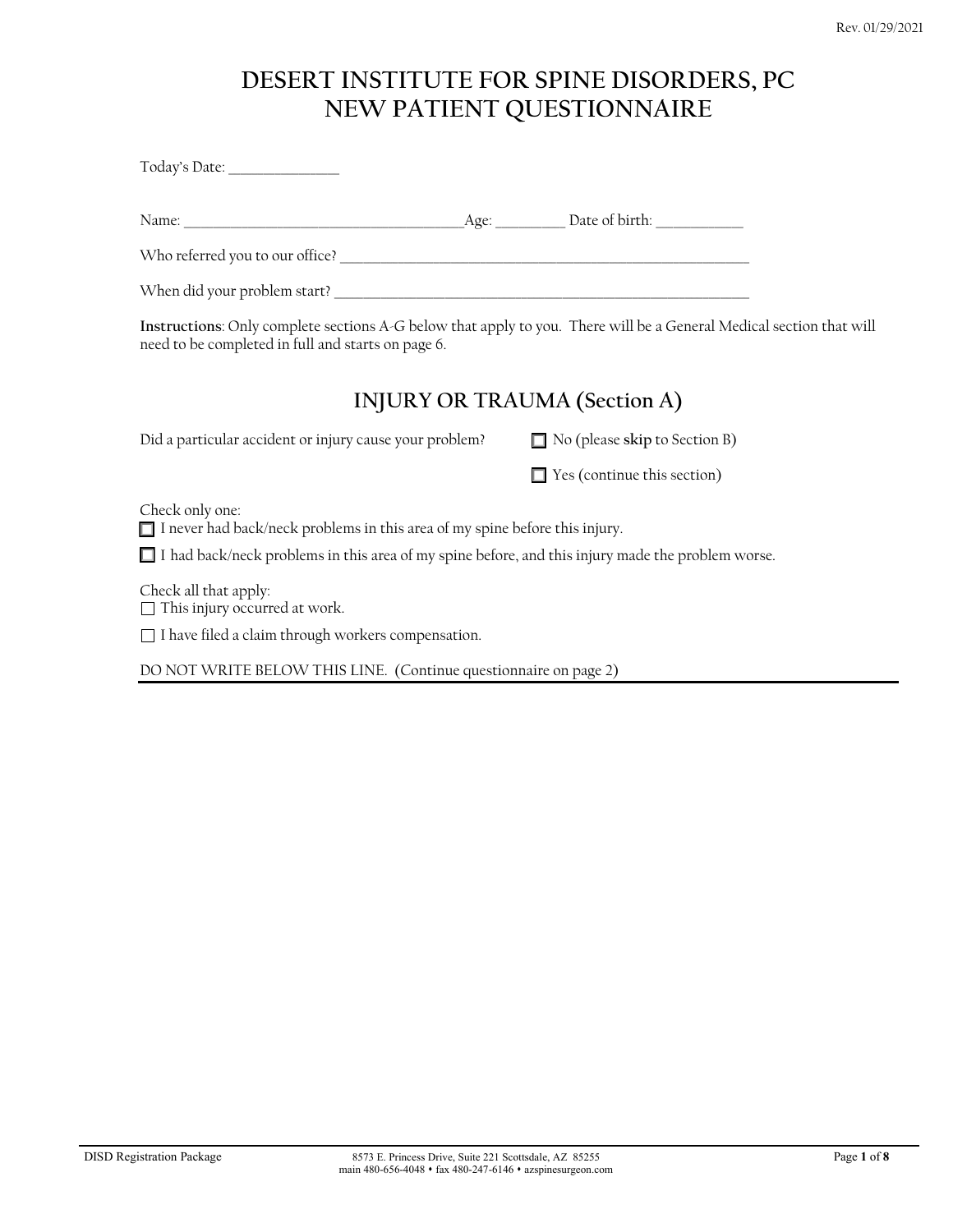## **PAIN AND DISABILITY: (Section B)**

This section pertains to **pain only**. You will have an opportunity to answer questions about numbness and tingling in **section C**.

Does your neck or back problem cause pain? No (please skip to section C)

Yes (Continue this section) Mark your **pain** on the fig below.

Please mark on the figure below to show where you feel **pain**.

| <b>RIGHT</b>                                                                                                                                                                                                                     | <b>BACK</b>            | <b>FRONT</b>    |                                                   | <b>LEFT</b>                                                 |                |
|----------------------------------------------------------------------------------------------------------------------------------------------------------------------------------------------------------------------------------|------------------------|-----------------|---------------------------------------------------|-------------------------------------------------------------|----------------|
|                                                                                                                                                                                                                                  |                        |                 |                                                   |                                                             |                |
| Pain scale 0-10 (0= No pain, 10= pain severe enough to pass out)<br>What number would you give your pain today?<br>What number would you give your pain on average?<br>What number would you give your pain at its worse? ______ |                        |                 |                                                   |                                                             |                |
| Please check all that describe your pain:<br>$\Box$ Sharp/Stabbing<br>$\Box$ Burning                                                                                                                                             |                        | $\Box$ Tingling |                                                   | $\Box$ Aching $\Box$ <sup><math>\Box</math></sup> Throbbing |                |
| $\Box$ Pulling/Tearing<br>$\Box$ Shooting                                                                                                                                                                                        |                        | $\Box$ Cramping |                                                   |                                                             |                |
| Please check all of the appropriate responses in each category to complete the phrase "My pain "<br>$\Box$ began suddenly                                                                                                        | $\Box$ began gradually |                 | $\Box$ interrupts my sleep                        |                                                             |                |
| $\Box$ is constant                                                                                                                                                                                                               | $\Box$ comes and goes  |                 |                                                   |                                                             |                |
| My pain is worse<br>$\Box$ during the day $\Box$ at night $\Box$ in the AM $\Box$ in the afternoon                                                                                                                               |                        |                 |                                                   |                                                             |                |
| My pain is worse when<br>$\Box$ Walking<br>$\Box$ Running                                                                                                                                                                        | □ Standing             | $\Box$ Sitting  | $\Box$ Bending                                    | $\Box$ lifting                                              | $\Box$ driving |
| $\Box$ applying heat $\Box$ applying ice $\Box$ exercising                                                                                                                                                                       |                        |                 | $\Box$ Frequently changing positions $\Box$ Lying |                                                             |                |
|                                                                                                                                                                                                                                  |                        |                 |                                                   | $\Box$ Nothing makes my pain worse                          |                |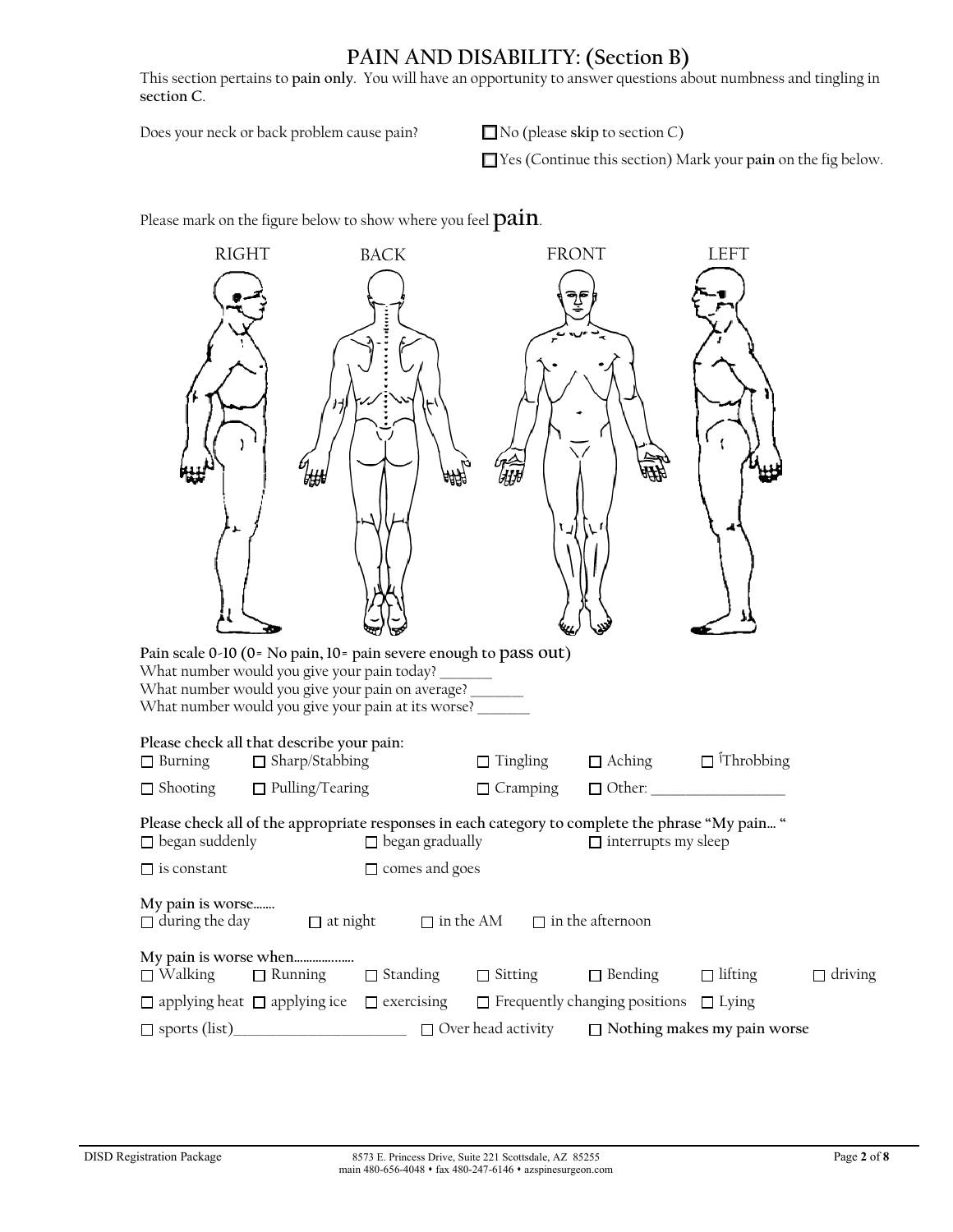| $\Box$ Walking $\Box$ Running $\Box$ Standing |                                                                                           |                                                    | $\Box$ Sitting $\Box$ Bending $\Box$ lifting                                                                                                                                                    |                                                                | $\Box$ driving |
|-----------------------------------------------|-------------------------------------------------------------------------------------------|----------------------------------------------------|-------------------------------------------------------------------------------------------------------------------------------------------------------------------------------------------------|----------------------------------------------------------------|----------------|
|                                               | $\Box$ applying heat $\Box$ applying ice $\Box$ exercising                                |                                                    |                                                                                                                                                                                                 | $\Box$ Frequently changing positions $\Box$ Over head activity |                |
| $\Box$ Nothing makes my pain better           |                                                                                           | □ Lying on Back □ Lying on Side □ Lying on Stomach |                                                                                                                                                                                                 | $\Box$ Recliner $\Box$ sports (list)                           |                |
|                                               |                                                                                           |                                                    | Overall, which single word or phrase would you use to describe your pain the majority of the time?<br>$\Box$ Trivial/Minimal $\Box$ Annoying $\Box$ Limiting $\Box$ Disabling $\Box$ Unbearable |                                                                |                |
| Because of my pain, I am unable to            |                                                                                           |                                                    | $\Box$ Walk over miles $\Box$ Run over miles $\Box$ Sit longer than $\Box$ min or $\Box$ hours (check one)                                                                                      |                                                                |                |
|                                               | $\Box$ Stand longer than $\Box$ min or $\Box$ hrs (check one) $\Box$ Lift over $\Box$ lbs |                                                    |                                                                                                                                                                                                 |                                                                |                |

#### **NUMBNESS/TINGLING (Section C)**

This section pertains to numbness/tingling **only**. Questions about pain are in the previous section (**section B)**.

Do you feel numbness or tingling? No (please **skip** to section D)

Yes (continue this section)

Please mark on the figure below to show where you feel **numbness** (loss of feeling) or **tingling** (pins and needles).

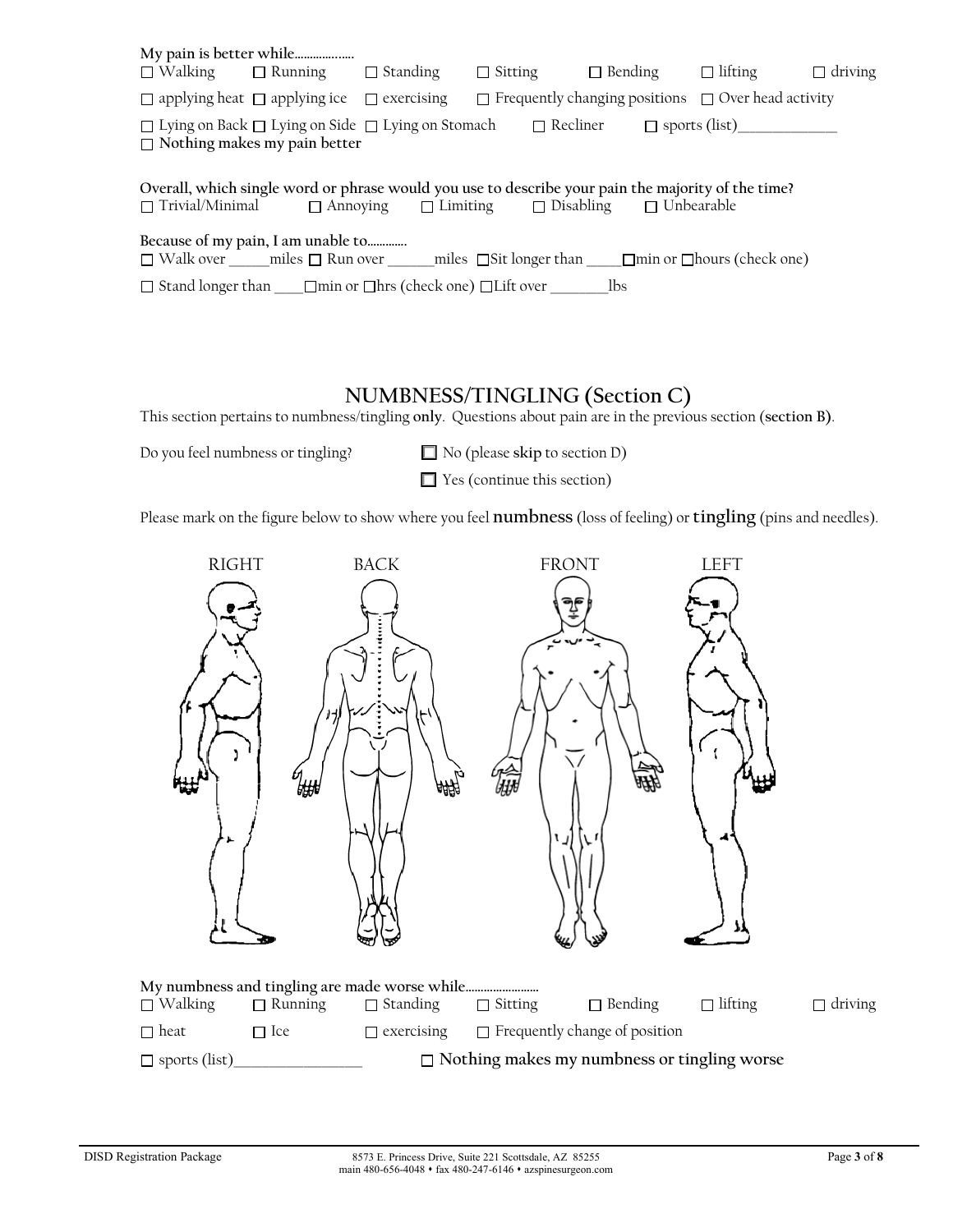| $\Box$ Walking       | $\Box$ Running | $\Box$ Standing | $\Box$ Sitting | $\Box$ Bending                                         | $\Box$ lifting                                      | $\Box$ driving |
|----------------------|----------------|-----------------|----------------|--------------------------------------------------------|-----------------------------------------------------|----------------|
| $\Box$ heat          | $\Box$ Ice     |                 |                | $\Box$ exercising $\Box$ Frequently change of position |                                                     |                |
| $\Box$ sports (list) |                |                 |                |                                                        | $\Box$ Nothing makes my numbness or tingling better |                |

## **SPINAL DEFORMITY/TUMOR (Section D)**

Do you have a curve, lump, or mass near or on your spine?  $\Box$  No (please skip to section E)

 $\Box$  Yes (complete this section)

#### **Please check all that apply to your situation.**

- I have a spinal curvature or deformity (scoliosis or kyphosis) that **was present at birth**
- I have a spinal curvature or deformity (scoliosis or kyphosis) that **developed in childhood**, and was not present or obvious at birth
- I have a spinal curvature or deformity (scoliosis or kyphosis) that **developed as an adult**, and was not present in childhood
- $\Box$  I wore a brace when I was younger to help my scoliosis or kyphosis
- $\Box$  I am wearing a brace now
- $\Box$  I have noticed my spinal curvature getting worse
- $\Box$  My clothes no longer fit or hang properly
- I have a lump or mass on my spine that is **getting larger**
- I have a lump or mass on my spine that is **not getting larger**
- $\Box$  The mass is painful
- □ The mass is **not** painful

## **ASSOCIATED PROBLEMS (Section E)**

#### **Please check all that apply to you**

- $\Box$  Must look at feet in order to walk  $\Box$  Unable to stand up straight
- □ Leakage of bowel contents or staining underwear □ Leakage of Urine or staining underwear
- $\Box$  Unable to completely empty your bladder  $\Box$  Impotence
- □ Unable to look forward without bending knees

**I HAVE NONE OF THE ABOVE PROBLEMS**

- □ Clumsiness in hands Frequent falling or stumbling
	-
	-
	-

# **TESTING AND TREATMENT (Section F)**

| Which of the following tests have you had in the last year for your spine problem? (check all that apply) |                     |                     |                              |                      |  |  |
|-----------------------------------------------------------------------------------------------------------|---------------------|---------------------|------------------------------|----------------------|--|--|
| $\Box$ X-Rays                                                                                             | $\Box$ Blood test   | $\Box$ Myelogram    | $\Box$ MRI                   | $\Box$ CT (CAT Scan) |  |  |
| $\Box$ Discogram                                                                                          | □ Bone Density scan | □ Nuclear Bone Scan | $\Box$ Nerve Study (EMG/NCS) |                      |  |  |
| $\Box$ Other                                                                                              |                     |                     |                              |                      |  |  |
| □ I HAVE HAD NO TESTS TO EVALUATE MY PROBLEM                                                              |                     |                     |                              |                      |  |  |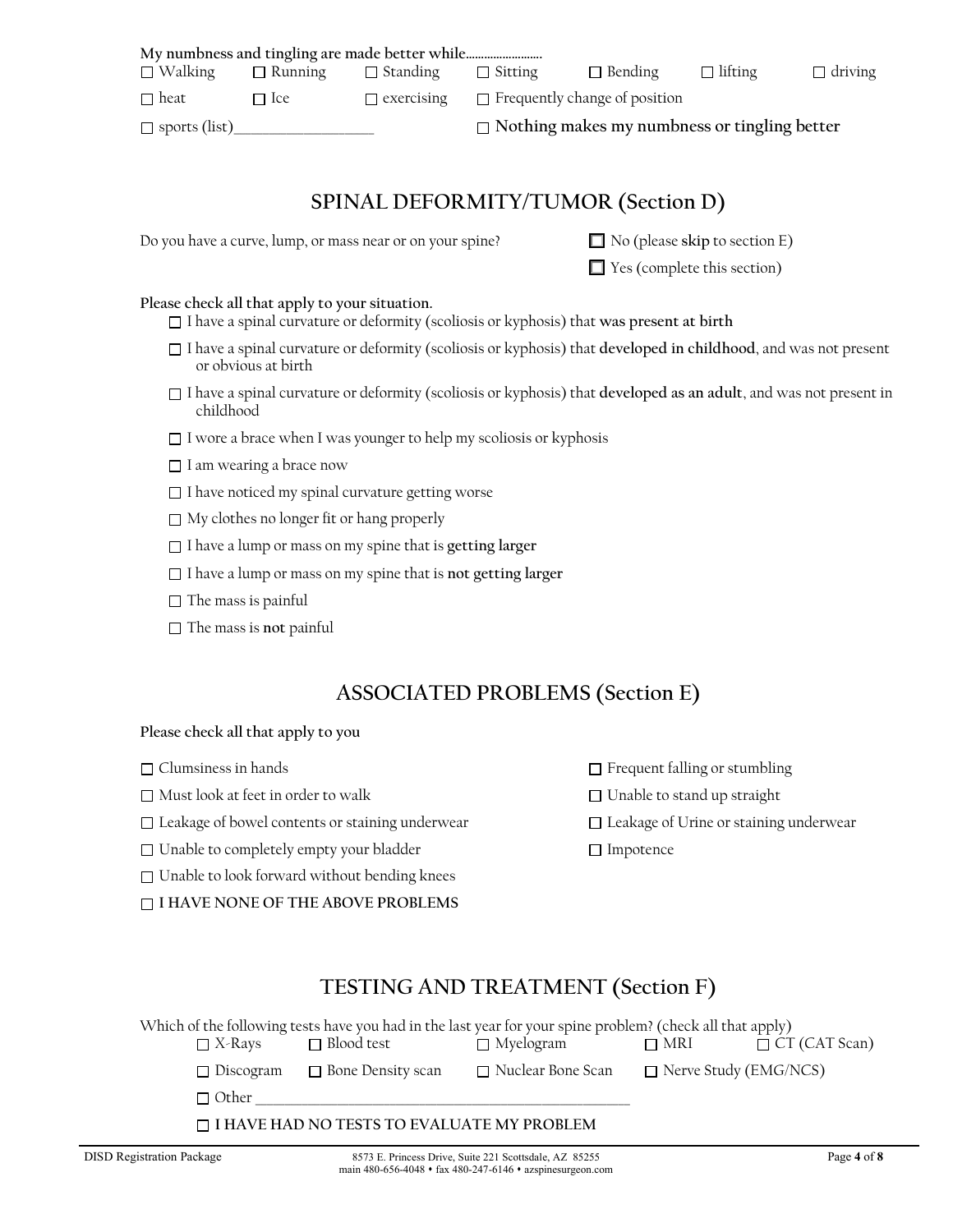Your treatment history (Please check all that apply)

|                                                                    | Complete | Improved | Unchanged | Worse |
|--------------------------------------------------------------------|----------|----------|-----------|-------|
|                                                                    | relief   |          |           |       |
| Physical Therapy                                                   |          |          |           |       |
| Home Exercises                                                     |          |          |           |       |
| Chiropractic                                                       |          |          |           |       |
| Epidural Steroid Injection (performed in the Hospital)             |          |          |           |       |
| Facet Joint Injection (performed in the Hospital)                  |          |          |           |       |
| Local or Trigger Point Injection (performed in the office)         |          |          |           |       |
| Massage                                                            |          |          |           |       |
| Brace, Corset, or other support                                    |          |          |           |       |
| Acupuncture                                                        |          |          |           |       |
| Other                                                              |          |          |           |       |
| I HAVE NOT STARTED OR COMPLETED ANY OF THE ABOVE TREATMENTS $\Box$ |          |          |           |       |

Please list all medication you have tried or currently take. Please include last date used, dose, number of pills per day and if the medication helped.

(**examples** = Naproxen, Voltaren, Ibuprofen, Feldine, Orudis, Indocin, Vicodin, Percocet, Oxycontin, Darvocet, Morphine, Soma, Flexeril, Robaxin, Skelaxin, Baclofen, Celebrex, Mobic, Neurontin, Lyrica, Elavil, Cymbalta, Ultram, Trazadone etc)

| When<br>last used?<br>mm/yy | Medication<br>(e.g. Motrin) | Dose<br>(e.g. 800mg) | Number of pills<br>per day<br>(e.g. 4) | Did the medication help?<br>(e.g. very helpful) |
|-----------------------------|-----------------------------|----------------------|----------------------------------------|-------------------------------------------------|
|                             |                             |                      |                                        |                                                 |
|                             |                             |                      |                                        |                                                 |
|                             |                             |                      |                                        |                                                 |
|                             |                             |                      |                                        |                                                 |
|                             |                             |                      |                                        |                                                 |
|                             |                             |                      |                                        |                                                 |
|                             |                             |                      |                                        |                                                 |
|                             |                             |                      |                                        |                                                 |
|                             |                             |                      |                                        |                                                 |

## **PRIOR SPINE SURGERY (Section G)**

Have you ever had surgery on your spine?  $\Box$  No (please skip to medical history)

(This includes Fusions, decompressions, or any disc procedures)  $\Box$  Yes (complete this section)

| Date | Procedure | Rate the outcome of surgery Poor,<br>good or excellent (See Legend below) |
|------|-----------|---------------------------------------------------------------------------|
|      |           |                                                                           |
|      |           |                                                                           |
|      |           |                                                                           |
|      |           |                                                                           |
|      |           |                                                                           |
|      |           |                                                                           |

Legend: Poor = the surgery had no change or made me worse Good = the surgery improved my symptoms Excellent = Dramatically improved or resolved my symptoms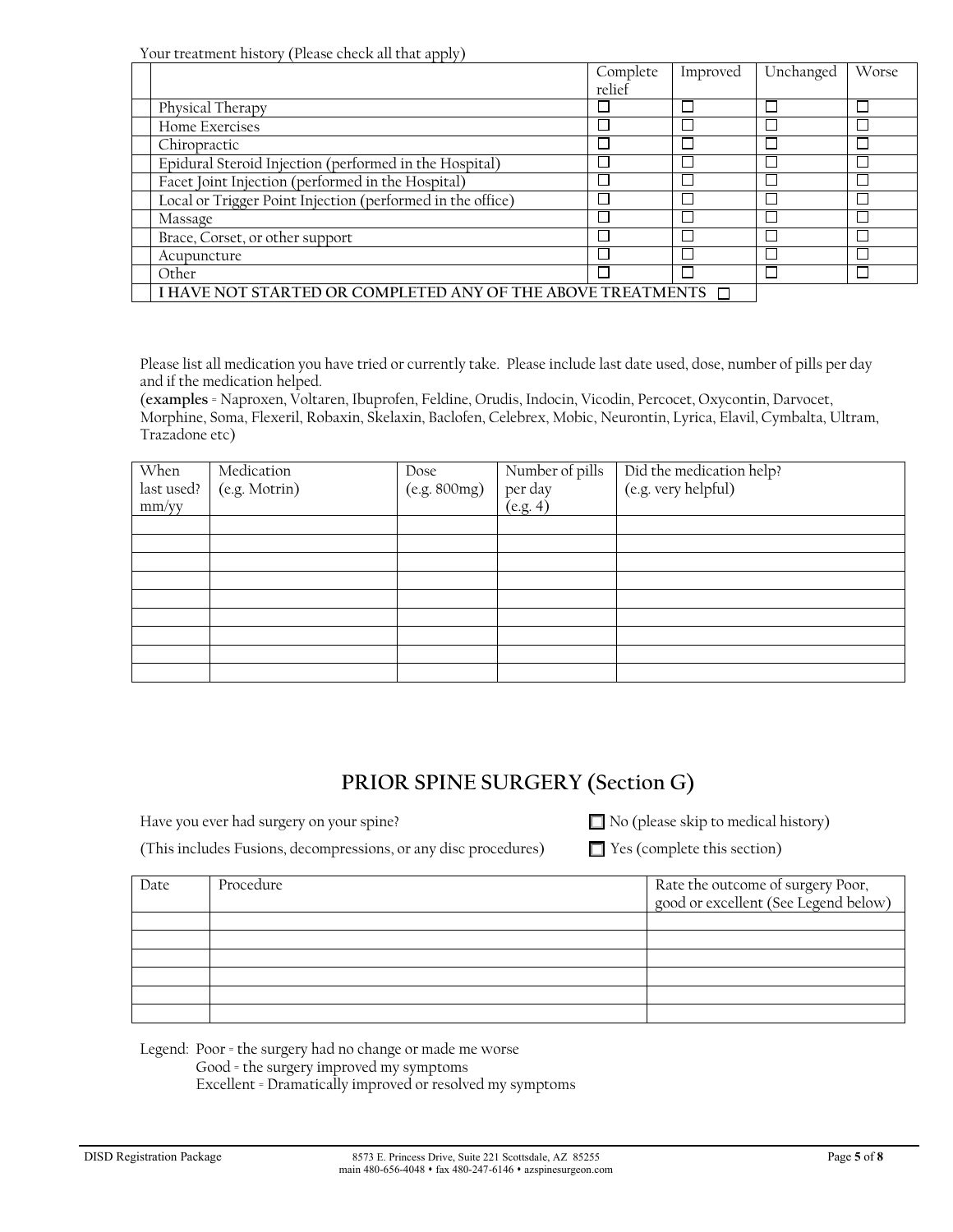# **General Medical Section**

**(Complete all areas below)**

#### **MEDICAL HISTORY**

**Please check any medical problem you currently have or have experienced in the past.** 

| Diabetes(Sugar)            |        | Seizures                       |        | Hypertension (high blood pressure) |
|----------------------------|--------|--------------------------------|--------|------------------------------------|
| Stroke                     | ∟      | <b>Heart Disease</b>           | $\Box$ | Emphysema                          |
| Brain Aneurysm             |        |                                | ப      | COPD                               |
| Hepatitis                  |        | Anemia                         | ப      | Asthma                             |
| <b>HIV/AIDS</b>            | └      | <b>Blood Clotting Problems</b> | $\Box$ | Osteoporosis/Osteopenia            |
| Valley Fever               | □      | Kidney problems (i.e.          | □      | Cancer (type):                     |
| (coccidiomycosis)          |        | renal failure, stones,         |        |                                    |
|                            |        | infection)                     |        |                                    |
| Tuberculosis               | └      | Thyroid                        | $\Box$ | Stomach Ulcers                     |
| Other Joint Pain           | ∟      | Rheumatoid Arthritis           | ⊔      | Reflux Disease                     |
| Depression                 | ட      | Hiatal Hernia                  | ப      | Psychiatric illness:               |
|                            |        |                                |        |                                    |
| I have not had any medical | $\Box$ | Other:                         |        |                                    |
| problems                   |        |                                |        |                                    |

#### **What medications do you take for problems UNRELATED to your spine?**

| $\ldots$ . The strategies are the section to the proposition of the state and all the option $\ldots$ |      |  |  |  |  |  |
|-------------------------------------------------------------------------------------------------------|------|--|--|--|--|--|
| Medication                                                                                            | Dose |  |  |  |  |  |
|                                                                                                       |      |  |  |  |  |  |
|                                                                                                       |      |  |  |  |  |  |
|                                                                                                       |      |  |  |  |  |  |
|                                                                                                       |      |  |  |  |  |  |
|                                                                                                       |      |  |  |  |  |  |

#### **Please list all non-spine related surgeries:**

| Procedure | Date (month/year) |
|-----------|-------------------|
|           |                   |
|           |                   |
|           |                   |
|           |                   |
|           |                   |

#### **Please list all the Doctors you have seen in the last 2 years:**

| Doctor | Office Phone Number | Issue or Problem |
|--------|---------------------|------------------|
|        |                     |                  |
|        |                     |                  |
|        |                     |                  |
|        |                     |                  |
|        |                     |                  |
|        |                     |                  |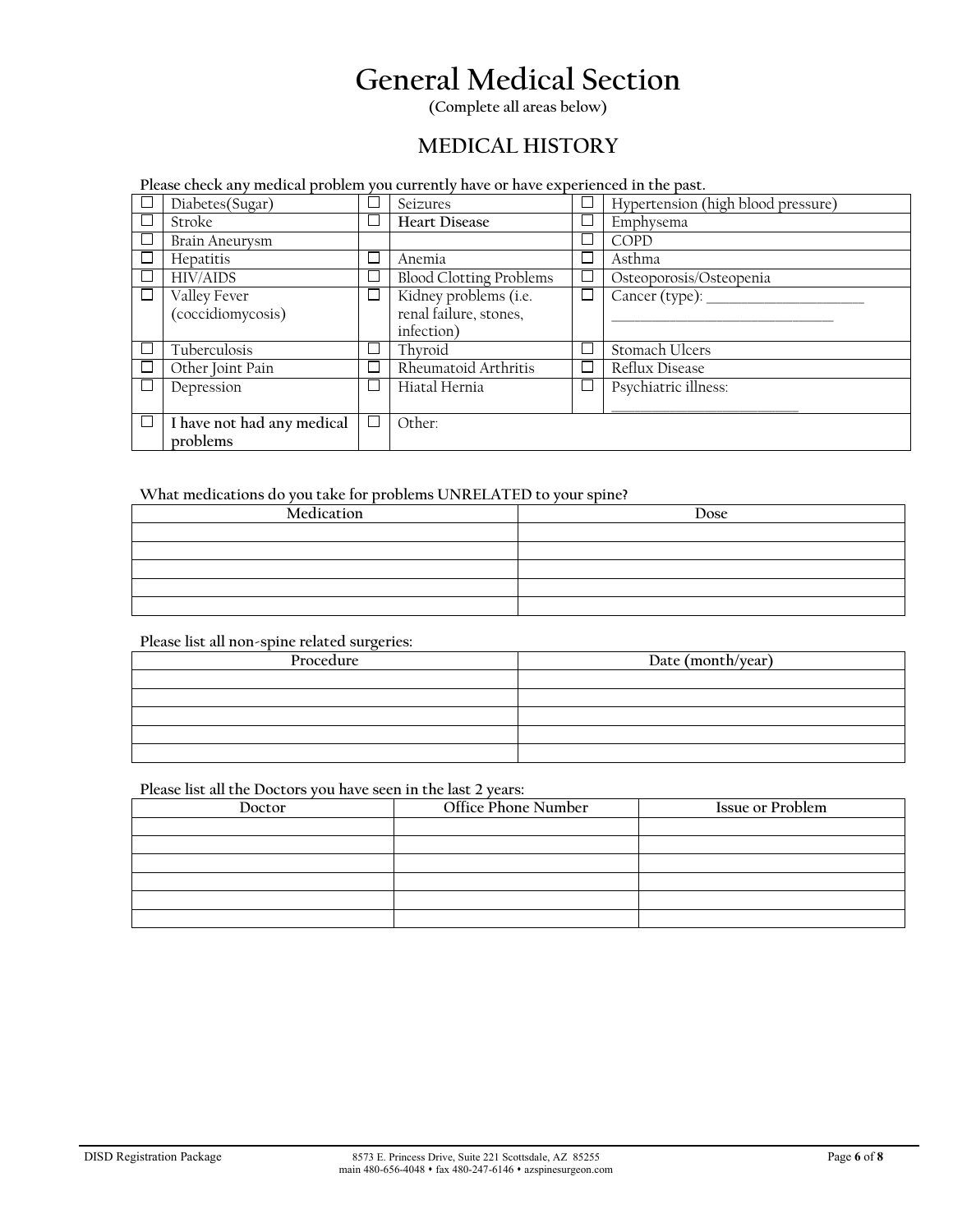# **MEDICATION ALLERGIES**

I do not know of any allergies or reactions to any medication

 $\Box$  I am allergic to (check all that apply):

| $\Box$ and when $\Xi$ is to (shown will show up pay).               | Sulfa | Codeine | Penicillin     | Latex  | Contrast Dye | Shellfish |
|---------------------------------------------------------------------|-------|---------|----------------|--------|--------------|-----------|
| Other medication reactions: (Please use<br>other side if necessary) |       |         | $(PCN)$ $\Box$ | $\Box$ |              |           |
|                                                                     |       |         |                |        |              |           |
| Medication                                                          |       |         | Reaction       |        |              |           |
|                                                                     |       |         |                |        |              |           |
|                                                                     |       |         |                |        |              |           |
|                                                                     |       |         |                |        |              |           |
|                                                                     |       |         |                |        |              |           |
|                                                                     |       |         |                |        |              |           |

# **FAMILY HISTORY**

Please check next to any medical problem that runs in your family.

| Diabetes(Sugar)            |              | Seizures                | Hypertension (high blood pressure)       |
|----------------------------|--------------|-------------------------|------------------------------------------|
| Stroke or Aneurysm         |              | <b>Heart Disease</b>    | Emphysema/COPD                           |
| Hepatitis                  |              | Kidney/Bladder problems | Asthma                                   |
| Tuberculosis               |              | Valley Fever            | Stomach Ulcers or Reflux disease (Peptic |
|                            |              | (coccidiomycosis)       | ulcer, hiatal hernia, etc)               |
| Osteoarthritis             |              | Rheumatoid Arthritis    | Cancer (type):                           |
| (Degenerative)             |              |                         |                                          |
| Depression                 |              |                         | Psychiatric illness:                     |
|                            |              |                         |                                          |
| I have not had any medical | $\mathbf{I}$ | Other:                  |                                          |
| problems                   |              |                         |                                          |

## **SOCIAL HISTORY**

| Please check all that apply to your work or school status:<br>$\Box$ I have missed no time from work or school because of my spine problem |
|--------------------------------------------------------------------------------------------------------------------------------------------|
| $\Box$ I am currently working full time                                                                                                    |
| □ I have missed a total of _____ days from work or school because of my spine problem                                                      |
| $\Box$ I am working: $\Box$ Part time $\Box$ Limited Duty                                                                                  |
| $\Box$ I am unable to work at all because of my spinal problem                                                                             |
| $\Box$ I am unable to work at all because of another problem not related to my spine (diagnosis)                                           |
|                                                                                                                                            |
| □ I have been receiving worker's compensation since                                                                                        |
| $\Box$ I have been on disability since                                                                                                     |
|                                                                                                                                            |